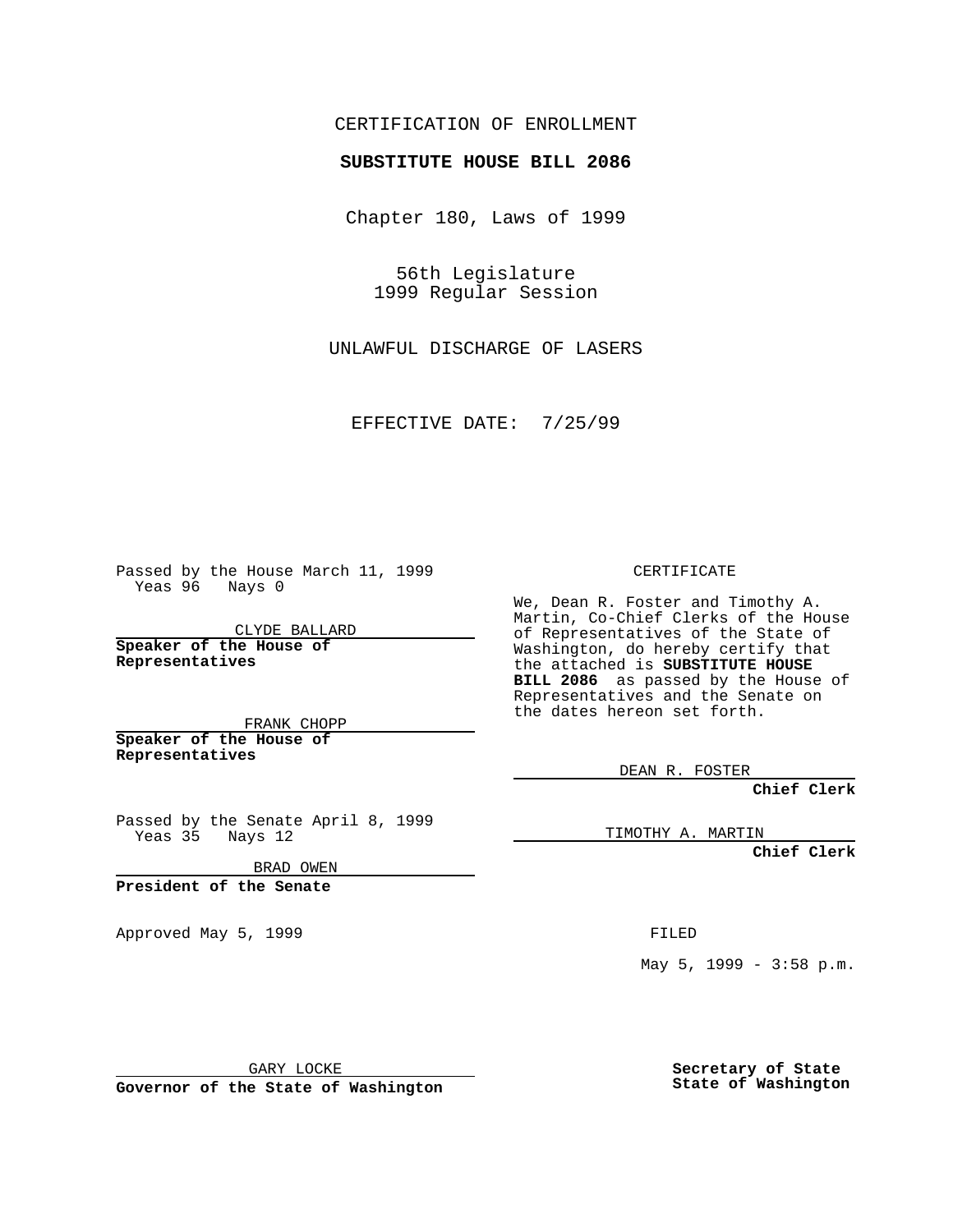$H - 2220.1$ 

## **SUBSTITUTE HOUSE BILL 2086** \_\_\_\_\_\_\_\_\_\_\_\_\_\_\_\_\_\_\_\_\_\_\_\_\_\_\_\_\_\_\_\_\_\_\_\_\_\_\_\_\_\_\_\_\_\_\_

Passed Legislature - 1999 Regular Session

## **State of Washington 56th Legislature 1999 Regular Session**

**By** House Committee on Criminal Justice & Corrections (originally sponsored by Representatives Esser, Carrell, O'Brien, Constantine, Lovick, Schindler and Anderson)

Read first time 03/02/1999.

 AN ACT Relating to the unlawful discharge of lasers; amending RCW 9A.46.060; adding a new chapter to Title 9A RCW; creating a new section; and prescribing penalties.

BE IT ENACTED BY THE LEGISLATURE OF THE STATE OF WASHINGTON:

 NEW SECTION. **Sec. 1.** The legislature finds that lasers are becoming both less expensive and more accessible in our technologically advanced society. Laser devices are being used by individuals in a manner so as to intimidate and harass. This creates an especially serious problem for law enforcement officers who reasonably believe they are the target of a laser sighting device on a firearm. Additionally, emergency service providers, service providers, and others who operate aircraft or motor vehicles may be negatively affected to the point of jeopardizing their safety as well as the safety of others. In order to address the misuse of lasers, the legislature hereby finds it necessary to criminalize the discharge of lasers under certain circumstances.

 NEW SECTION. **Sec. 2.** The definitions in this section apply throughout this chapter unless the context clearly requires otherwise.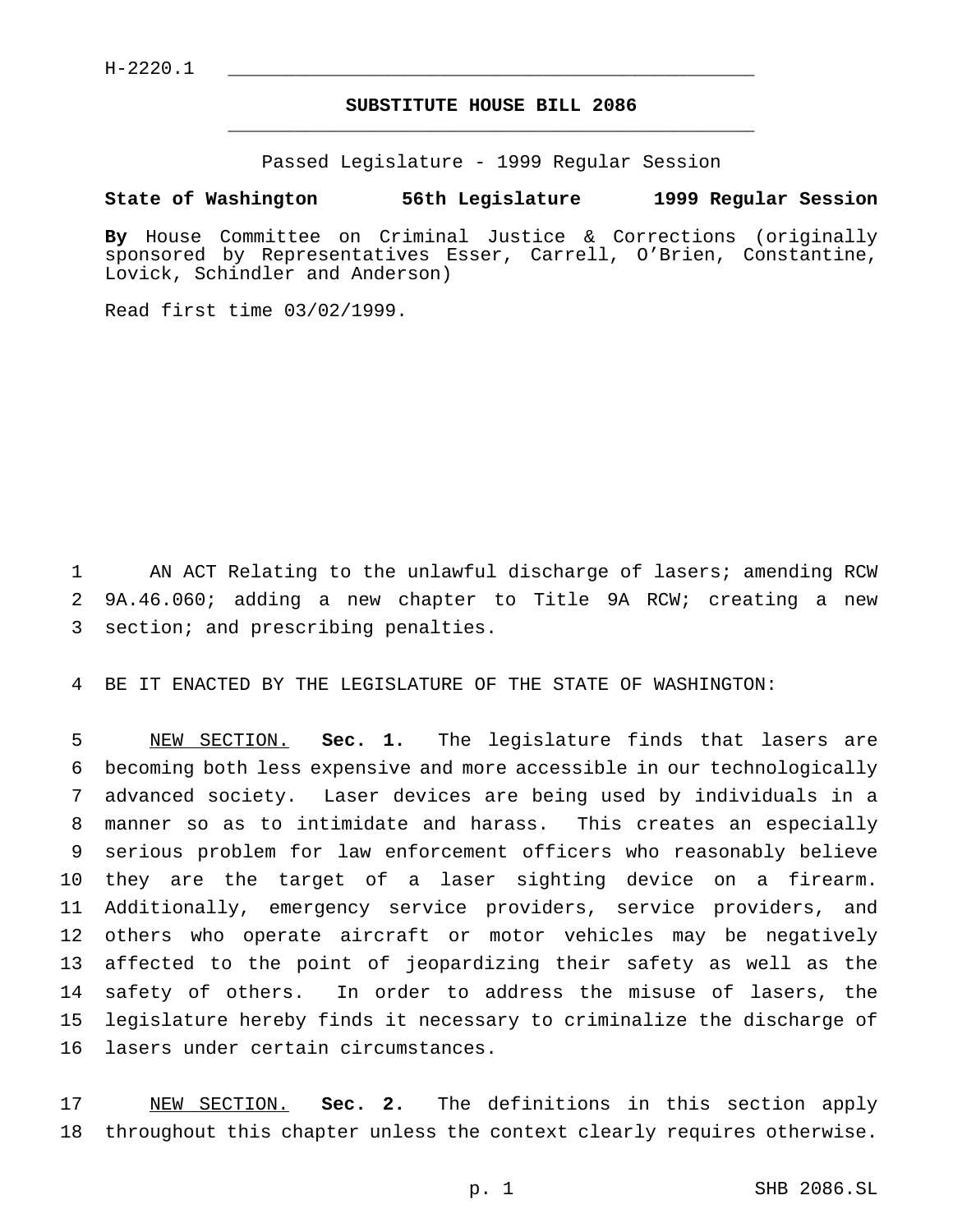(1) "Aircraft" means any contrivance known or hereafter invented, used, or designed for navigation of or flight in air.

 (2) "Laser" means any device designed or used to amplify electromagnetic radiation by simulated emission which is visible to the human eye.

 (3) "Laser sighting system or device" means any system or device which is integrated with or affixed to a firearm and which emits a laser light beam that is used by the shooter to assist in the sight alignment of that firearm.

 NEW SECTION. **Sec. 3.** (1) A person is guilty of unlawful discharge of a laser in the first degree if he or she knowingly and maliciously discharges a laser, under circumstances not amounting to malicious mischief in the first degree:

 (a) At a law enforcement officer or other employee of a law enforcement agency who is performing his or her official duties in uniform or exhibiting evidence of his or her authority, and in a manner that would support that officer's or employee's reasonable belief that he or she is targeted with a laser sighting device or system; or

 (b) At a law enforcement officer or other employee of a law enforcement agency who is performing his or her official duties, causing an impairment of the safety or operation of a law enforcement vehicle or causing an interruption or impairment of service rendered to the public by negatively affecting the officer or employee; or

 (c) At a pilot, causing an impairment of the safety or operation of an aircraft or causing an interruption or impairment of service rendered to the public by negatively affecting the pilot; or

 (d) At a fire fighter or other employee of a fire department, county fire marshal's office, county fire prevention bureau, or fire protection district who is performing his or her official duties, causing an impairment of the safety or operation of an emergency vehicle or causing an interruption or impairment of service rendered to the public by negatively affecting the fire fighter or employee; or

 (e) At a transit operator or driver of a public or private transit company while that person is performing his or her official duties, causing an impairment of the safety or operation of a transit vehicle or causing an interruption or impairment of service rendered to the public by negatively affecting the operator or driver; or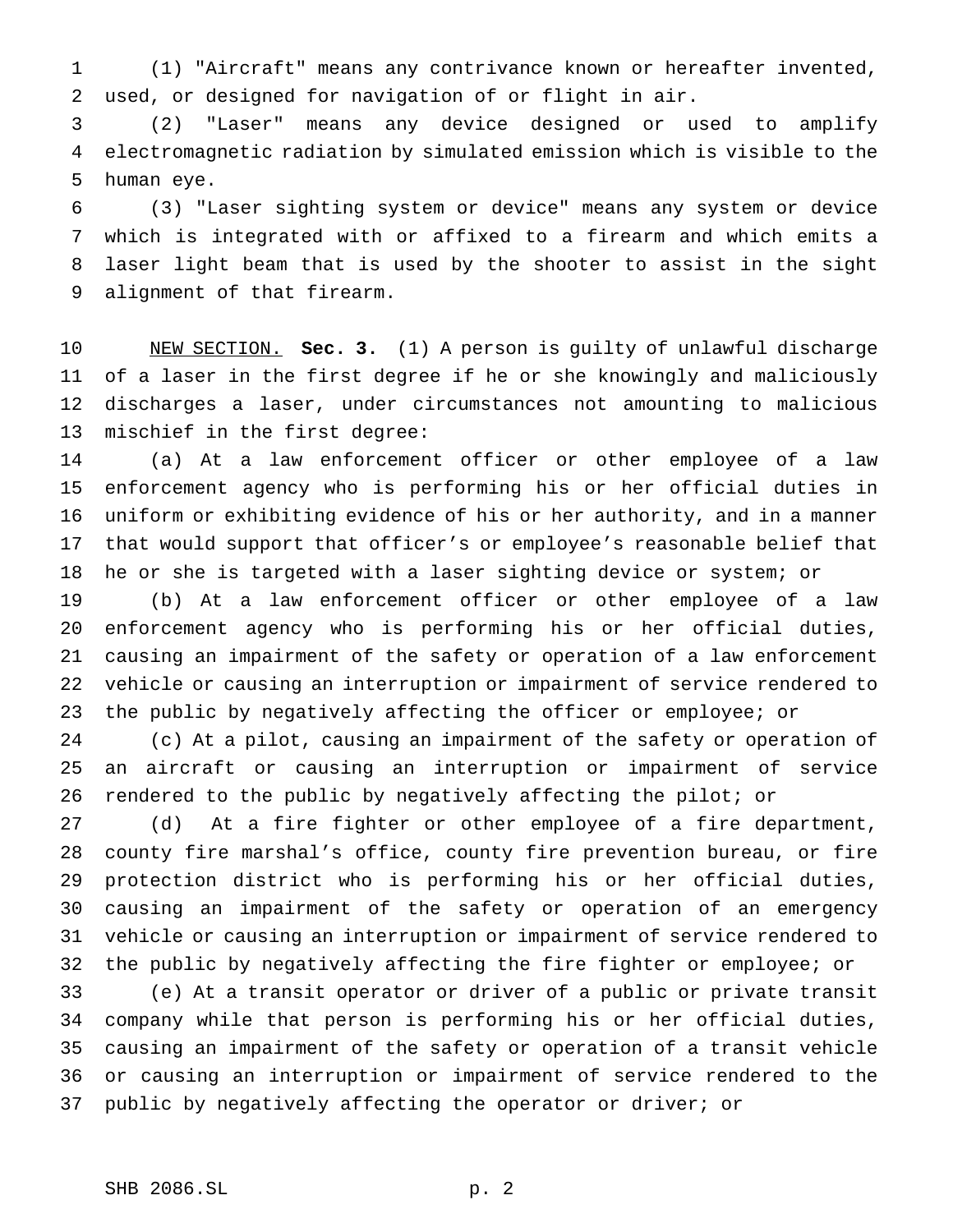(f) At a school bus driver employed by a school district or private company while the driver is performing his or her official duties, causing an impairment of the safety or operation of a school bus or causing an interruption or impairment of service by negatively affecting the bus driver.

 (2) Except as provided in section 5 of this act, unlawful discharge of a laser in the first degree is a class C felony.

 NEW SECTION. **Sec. 4.** (1) A person is guilty of unlawful discharge of a laser in the second degree if he or she knowingly and maliciously discharges a laser, under circumstances not amounting to unlawful discharge of a laser in the first degree or malicious mischief in the first or second degree:

 (a) At a person, not described in section 3(1) (a) through (f) of this act, who is operating a motor vehicle at the time, causing an impairment of the safety or operation of a motor vehicle by negatively affecting the driver; or

 (b) At a person described in section 3(1) (b) through (f) of this act, causing a substantial risk of an impairment or interruption as described in section 3(1) (b) through (f) of this act; or

(c) At a person in order to intimidate or threaten that person.

 (2) Except as provided in section 5 of this act, unlawful discharge of a laser in the second degree is a gross misdemeanor.

 NEW SECTION. **Sec. 5.** Unlawful discharge of a laser in the first degree or second degree is a civil infraction if committed by a juvenile who has not before committed either offense. The monetary penalty imposed upon a juvenile may not exceed one hundred dollars.

 NEW SECTION. **Sec. 6.** This chapter does not apply to the conduct of a laser development activity by or on behalf of the United States armed forces.

 **Sec. 7.** RCW 9A.46.060 and 1997 c 338 s 52 are each amended to read as follows:

 As used in this chapter, "harassment" may include but is not limited to any of the following crimes:

(1) Harassment (RCW 9A.46.020);

(2) Malicious harassment (RCW 9A.36.080);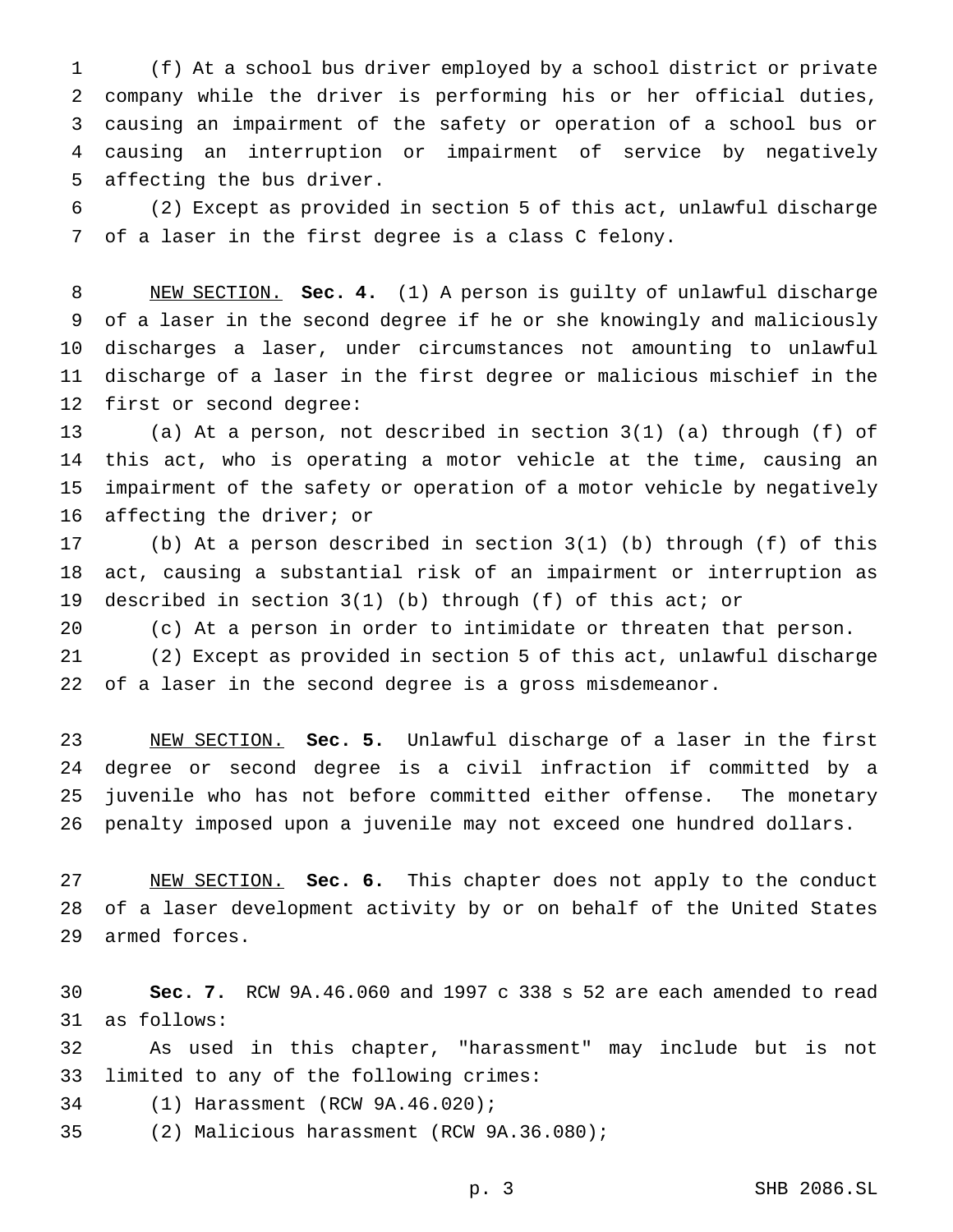| $\mathbf 1$ | (3) Telephone harassment (RCW 9.61.230);                                  |
|-------------|---------------------------------------------------------------------------|
| 2           | (4) Assault in the first degree (RCW 9A.36.011);                          |
| 3           | $(5)$ Assault of a child in the first degree (RCW 9A.36.120);             |
| 4           | $(6)$ Assault in the second degree (RCW $9A.36.021$ );                    |
| 5           | (7) Assault of a child in the second degree (RCW $9A.36.130$ );           |
| 6           | $(8)$ Assault in the fourth degree (RCW $9A.36.041$ );                    |
| 7           | (9) Reckless endangerment (RCW 9A.36.050);                                |
| 8           | $(10)$ Extortion in the first degree (RCW 9A.56.120);                     |
| 9           | $(11)$ Extortion in the second degree (RCW 9A.56.130);                    |
| 10          | (12) Coercion (RCW 9A.36.070);                                            |
| 11          | $(13)$ Burglary in the first degree (RCW 9A.52.020);                      |
| 12          | $(14)$ Burglary in the second degree (RCW 9A.52.030);                     |
| 13          | $(15)$ Criminal trespass in the first degree (RCW 9A.52.070);             |
| 14          | $(16)$ Criminal trespass in the second degree (RCW 9A.52.080);            |
| 15          | $(17)$ Malicious mischief in the first degree (RCW 9A.48.070);            |
| 16          | $(18)$ Malicious mischief in the second degree (RCW 9A.48.080);           |
| 17          | $(19)$ Malicious mischief in the third degree (RCW 9A.48.090);            |
| 18          | (20) Kidnapping in the first degree (RCW 9A.40.020);                      |
| 19          | (21) Kidnapping in the second degree (RCW 9A.40.030);                     |
| 20          | (22) Unlawful imprisonment (RCW 9A.40.040);                               |
| 21          | (23) Rape in the first degree (RCW 9A.44.040);                            |
| 22          | (24) Rape in the second degree (RCW 9A.44.050);                           |
| 23          | $(25)$ Rape in the third degree (RCW 9A.44.060);                          |
| 24          | (26) Indecent liberties (RCW 9A.44.100);                                  |
| 25          | $(27)$ Rape of a child in the first degree (RCW 9A.44.073);               |
| 26          | $(28)$ Rape of a child in the second degree (RCW 9A.44.076);              |
| 27          | $(29)$ Rape of a child in the third degree (RCW 9A.44.079);               |
| 28          | (30) Child molestation in the first degree (RCW 9A.44.083);               |
| 29          | $(31)$ Child molestation in the second degree (RCW 9A.44.086);            |
| 30          | (32) Child molestation in the third degree (RCW 9A.44.089);               |
| 31          | (33) Stalking (RCW 9A.46.110);                                            |
| 32          | $(34)$ Residential burglary (RCW 9A.52.025); ((and))                      |
| 33          | (35) Violation of a temporary or permanent protective order issued        |
| 34          | pursuant to chapter 9A.46, 10.14, 10.99, 26.09, or 26.50 RCW <sub>i</sub> |
| 35          | <u>(36) Unlawful discharge of a laser in the first degree (section 3</u>  |
| 36          | of this act); and                                                         |
| 37          | (37) Unlawful discharge of a laser in the second degree (section 4        |
| 38          | of this act).                                                             |